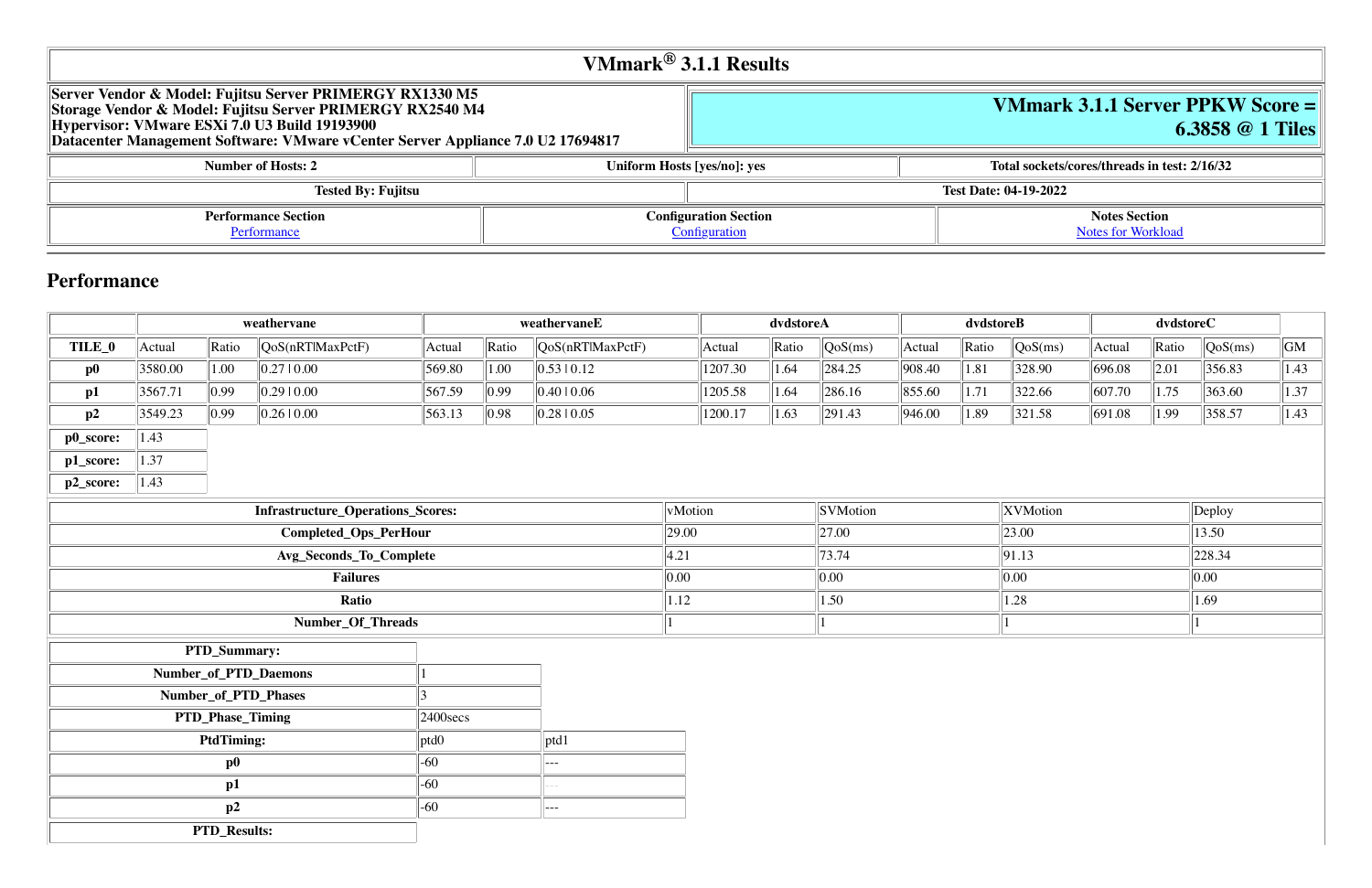| $\bf p0$                                | Target        | $Avg_Watts$       |                                 | $Avg_Volts$ | $\vert$ Avg_Amps | $Avg_PF$       | Samples             | UnCert%         |
|-----------------------------------------|---------------|-------------------|---------------------------------|-------------|------------------|----------------|---------------------|-----------------|
| ptd0                                    | <b>SERVER</b> | $\ 222.04\ $      |                                 | 201.18      | 1.12             | $ 0.99\rangle$ | 2399.00             | 0.00            |
| p1                                      | Target        | $\vert$ Avg_Watts |                                 | $Avg_Volts$ | $\vert$ Avg_Amps | $Avg_PF$       | Samples             | $\vert$ UnCert% |
| ptd0                                    | <b>SERVER</b> | $\ 220.57\ $      |                                 | 201.61      | 1.11             | $ 0.99\rangle$ | 2400.00             | $\ 0.00\ $      |
| p2                                      | Target        | $\vert$ Avg_Watts |                                 | $Avg_Volts$ | $\rm{Avg\_Amps}$ | $Avg_PF$       | Samples             | $\vert$ UnCert% |
| ptd0                                    | <b>SERVER</b> | 220.40            |                                 | 201.55      | 1.11             | $ 0.99\rangle$ | 2400.00             | $\ 0.00\ $      |
| <b>Summary</b>                          |               |                   | Run_Is_Compliant                |             |                  |                | Turbo_Setting:0     |                 |
|                                         |               |                   | Number_Of_Compliance_Issues(0)* |             |                  |                | $Median\_Phase(p0)$ |                 |
| Unreviewed_VMmark3_Avg_Watts            |               |                   | 222.04                          |             |                  |                |                     |                 |
| Unreviewed_VMmark3_Applications_Score   |               |                   | 1.43                            |             |                  |                |                     |                 |
| Unreviewed_VMmark3_Infrastructure_Score |               |                   | 1.38                            |             |                  |                |                     |                 |
| Unreviewed_VMmark3_Score                |               |                   | $\vert 1.42 \vert$              |             |                  |                |                     |                 |
| Unreviewed_VMmark3_PPKW                 |               |                   | 6.3858                          |             |                  |                |                     |                 |

# **Configuration**

| <b>PTD Configuration</b>                              |                                                      |  |  |  |  |  |
|-------------------------------------------------------|------------------------------------------------------|--|--|--|--|--|
| Number of Power Meters                                |                                                      |  |  |  |  |  |
| Power Meter Vendors and Models                        | $2 \times$ Hioki PW3336                              |  |  |  |  |  |
| Power Meter PTD Target(s) (SERVER/EXT_STOR)           | <b>SERVER</b>                                        |  |  |  |  |  |
| Power Meter Connection Type(s) (Eth/GPIB/Serial/USB)  | Serial                                               |  |  |  |  |  |
| Power Meter Calibration Date(s) (MM-DD-YYYY)          | $ 03 - 14 - 2022 $                                   |  |  |  |  |  |
| Power Meter Calibration Info (Calibrated By/Duration) | Kyosai Technos Co., Ltd. / one year / CF223000538    |  |  |  |  |  |
| Power Meter(s) Volt/Amp Range                         | 300/5                                                |  |  |  |  |  |
| Power Source Voltage/Frequency/Phase                  | $ 200V/50Hz/1-phase$                                 |  |  |  |  |  |
|                                                       | <b>PTD Client Configuration</b>                      |  |  |  |  |  |
| Number of Power Meter Clients                         |                                                      |  |  |  |  |  |
| $\left  \text{System Model(s)} \right $               | PrimeClient, details in client configuration section |  |  |  |  |  |
| Processor Vendor(s) and Model(s)                      | PrimeClient, details in client configuration section |  |  |  |  |  |
| Processor Speed(s) (GHz)                              | PrimeClient, details in client configuration section |  |  |  |  |  |
| <b>Total Sockets/Total Cores/Total Threads</b>        | PrimeClient, details in client configuration section |  |  |  |  |  |
| Memory Per Power Meter Client                         | PrimeClient, details in client configuration section |  |  |  |  |  |
| Network Controller(s) Vendors and Models              | PrimeClient, details in client configuration section |  |  |  |  |  |
| Operating System, Version, and Service Pack           | PrimeClient, details in client configuration section |  |  |  |  |  |
| Other Hardware                                        | 1 x BUFFALO BSUSRC06 USB-Serial converter            |  |  |  |  |  |
| Other Software                                        | None                                                 |  |  |  |  |  |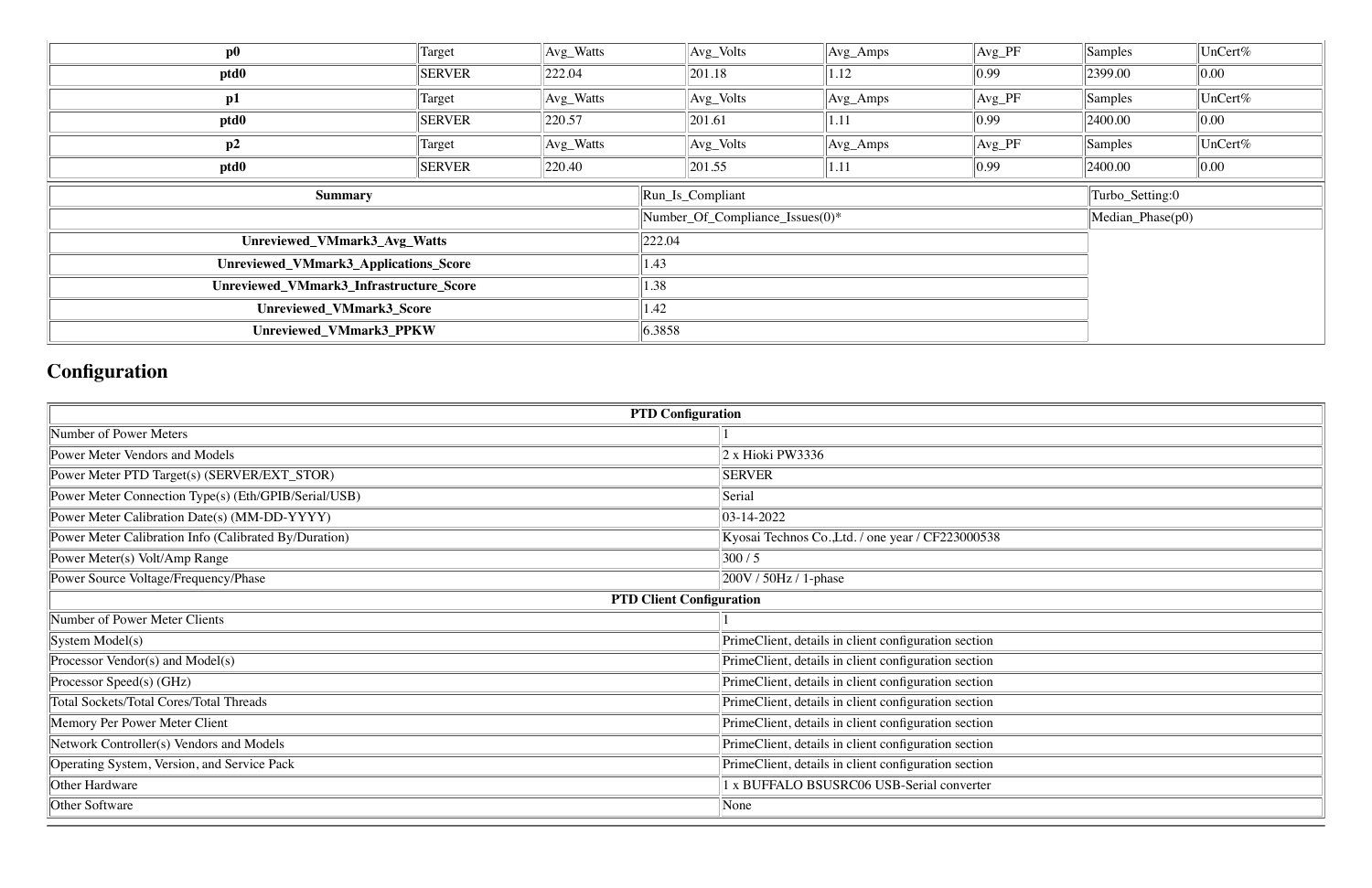# **Configuration**

|                                                                                                                  | <b>Virtualization Software</b>                                            |
|------------------------------------------------------------------------------------------------------------------|---------------------------------------------------------------------------|
| Hypervisor Vendor,<br>Product, Version, and Build /<br>Availability Date (MM-DD-<br>YYYY)                        | VMware ESXi 7.0 U3, Build 19193900 / 03-07-2022                           |
| Datacenter Management<br>Software Vendor,<br>Product, Version, and Build /<br>Availability Date (MM-DD-<br>YYYY) | VMware vCenter Server Appliance 7.0 Update 2, Build 17694817 / 03-09-2021 |
| Supplemental Software                                                                                            | None                                                                      |
|                                                                                                                  | <b>Servers</b>                                                            |
| Number of Servers in System<br>Under Test<br>$\alpha$  (all subsequent fields in this<br>section are per server) |                                                                           |
| Server Manufacturer and Model                                                                                    | Fujitsu Server PRIMERGY RX1330 M5                                         |
| Processor Vendor and Model                                                                                       | Intel Xeon E-2388G                                                        |
| Processor Speed (GHz) / Turbo<br><b>Boost Speed (GHz)</b>                                                        | 3.2 / 5.1                                                                 |
| Total Sockets/Total Cores/Total<br>Threads                                                                       | Sockets / 8 Cores / 16 Threads                                            |
| Primary CPU Cache                                                                                                | 32KB I+48KB D on chip per core                                            |
| Secondary CPU Cache                                                                                              | 512KB I+D on chip per core                                                |
| Other CPU Cache                                                                                                  | 16MB I+D on chip per chip                                                 |
| <b>BIOS</b> Version                                                                                              | V5.0.0.22 R1.33.0 for D3929-B1x                                           |
| Memory Size (in GB, Number<br>$\ $ of DIMMs)                                                                     | 128,4                                                                     |
| Memory Type and Speed                                                                                            | 32GB 2Rx8 DDR4 3200MHz UDIMM                                              |
| Disk Subsystem Type                                                                                              | FC SAN                                                                    |
| Number of Disk Controllers                                                                                       | Fujitsu PRAID EP520i                                                      |
| Disk Controller Vendors and<br>Models                                                                            |                                                                           |
| <b>Total Number of Physical Disks</b><br>for Hypervisor                                                          |                                                                           |
| Disk Vendors, Models,<br>Capacities, and Speeds                                                                  | Micron MTFDDAK480TDS 480GB SATA-SSD 6GB/s                                 |
| Number of Host Bus Adapters                                                                                      |                                                                           |

| <u> 1989 - Johann Stoff, deutscher Stoff, der Stoff, der Stoff, der Stoff, der Stoff, der Stoff, der Stoff, der S</u> |  |
|-----------------------------------------------------------------------------------------------------------------------|--|
|                                                                                                                       |  |
|                                                                                                                       |  |
|                                                                                                                       |  |
|                                                                                                                       |  |
|                                                                                                                       |  |
|                                                                                                                       |  |
|                                                                                                                       |  |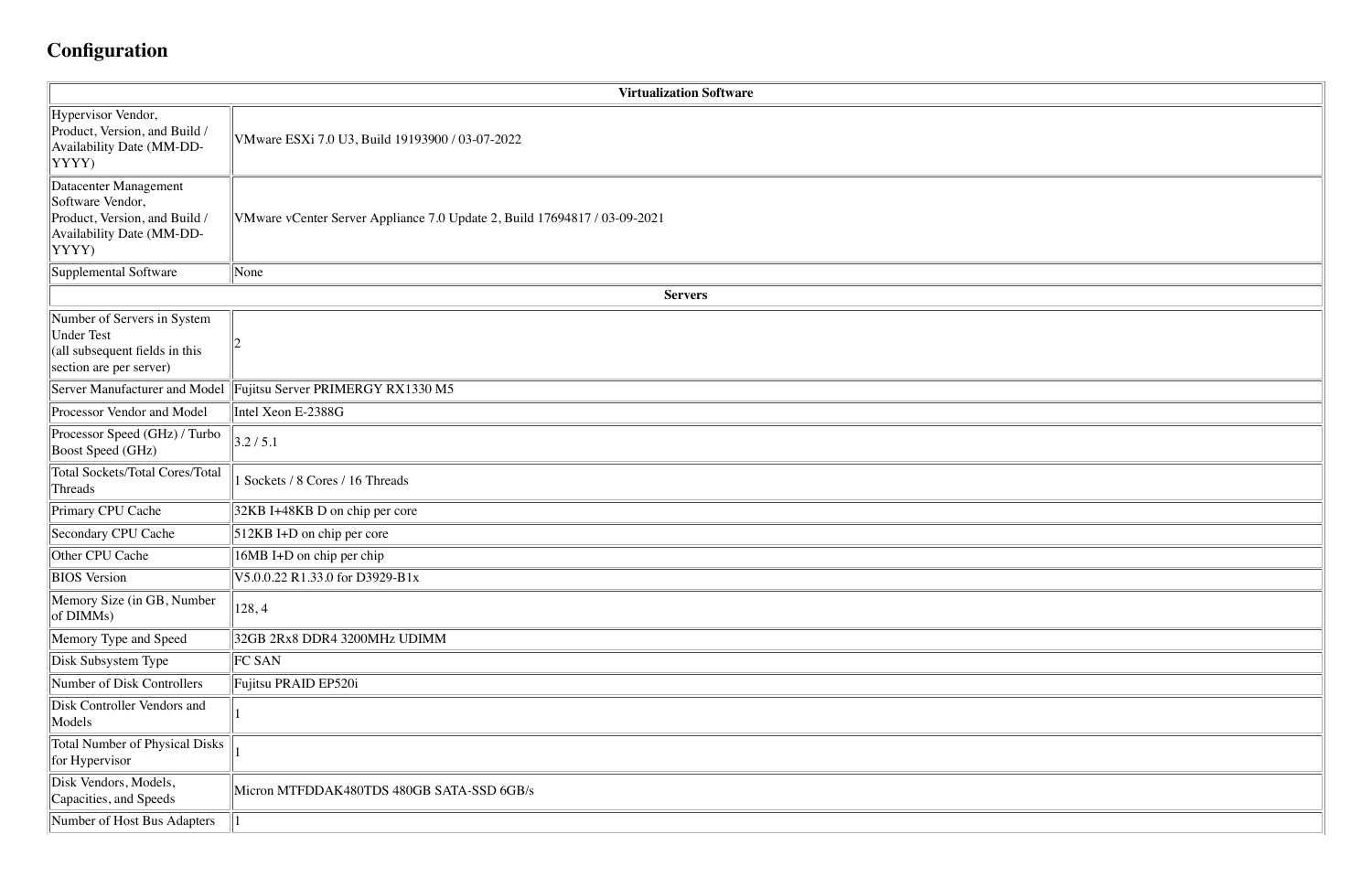| Host Bus Adapter Vendors and<br>Models                   | Emulex LPe35002 dual port 32Gb PCIe Adapter                                                                                          |
|----------------------------------------------------------|--------------------------------------------------------------------------------------------------------------------------------------|
| Number of Network Controllers $\ 2\ $                    |                                                                                                                                      |
| Models                                                   | Network Controller Vendors and 1 x Mellanox MCX4121A-ACAT dual port 25Gb SFP28 PCIe Adapters<br>1 x Intel I210 1Gb dual port onboard |
| Other Hardware                                           | None                                                                                                                                 |
| Other Software                                           | None                                                                                                                                 |
| Hardware Availability Date<br>$(MM-DD-YYYY)$             | 04-28-2022                                                                                                                           |
| <b>BIOS</b> Availability Date (MM-<br>$ DD-YYYY$         | $ 04-28-2022$                                                                                                                        |
| Software Availability Date<br>$(MM-DD-YYYY)$             | $ 03-07-2022$                                                                                                                        |
|                                                          | <b>Network</b>                                                                                                                       |
| Network Switch Vendors and<br>Models                     | 1 x Fujitsu SR-X340TR1<br>1 x Extreme Networks SLX 9150-48Y                                                                          |
| Network Speed                                            | 1 x 1Gbps for SUT management, 1 x 25Gbps for vMotion, 1 x 25Gbps for Client and VMs                                                  |
|                                                          | <b>Primary Storage</b>                                                                                                               |
| Storage Category                                         | <b>SCSI</b> Target                                                                                                                   |
| Storage Vendors, Models, and<br><b>Firmware Versions</b> | Fujitsu Server PRIMERGY RX2540 M4, Firmware V5.0.0.12 R1.22.0 for D3384-A1x                                                          |
|                                                          | FC switches:                                                                                                                         |
|                                                          | • 1 x Brocade G620 32Gb 48 port                                                                                                      |
|                                                          |                                                                                                                                      |
|                                                          | Storage Servers:                                                                                                                     |
| Storage Configuration Summary                            | • for OS storage                                                                                                                     |
|                                                          | ○ 2 x Micron MTFDDAK480TDC 480GB SATA SSD                                                                                            |
|                                                          | • for Workload storage                                                                                                               |
|                                                          | ○ 2 x Intel P4800X 750GB PCIe SSD<br>$\circ$ 1 x Intel P4600 4TB PCIe SSD                                                            |
|                                                          |                                                                                                                                      |
|                                                          | <b>Datacenter Management Server</b>                                                                                                  |
| System Model                                             | Fujitsu Server PRIMERGY RX2540 M2                                                                                                    |
| Processor Vendor and Model                               | Intel Xeon E5-2698 v4                                                                                                                |
| Processor Speed (GHz)                                    | $\ 2.2$                                                                                                                              |
| Total Sockets/Total Cores/Total<br>Threads               | Sockets / 20 Cores / 40 Threads                                                                                                      |
| Memory Size (in GB, Number<br>of $DIMMs)$                | $\vert$ 64 GB, 8                                                                                                                     |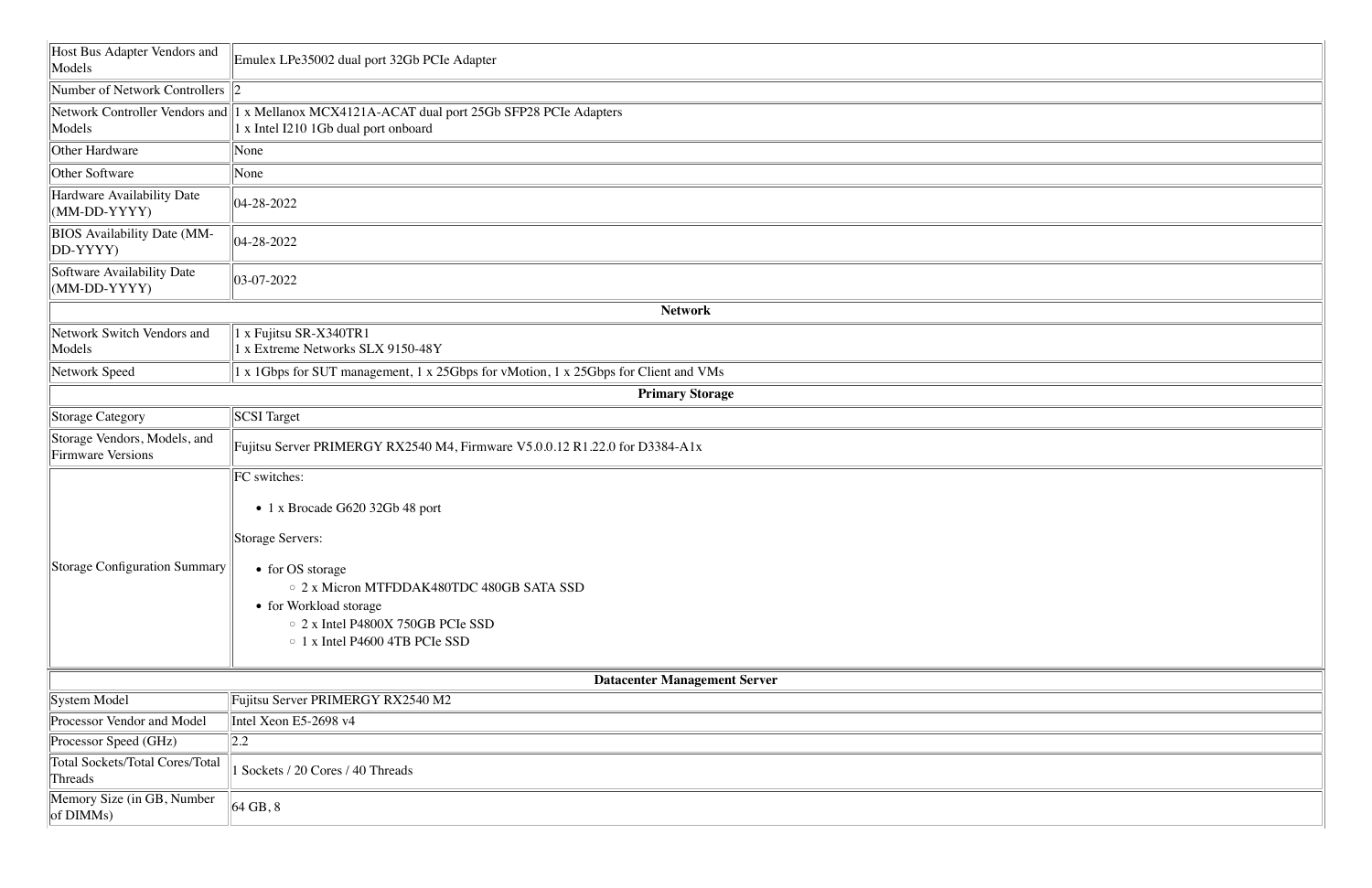| Network Controller(s) Vendors<br>and Models                                  |                                                                                               | Emulex OneConnect OCe14000 1GbE dual port Adapter                                                                                           |                                  |                        |      |                 |  |  |  |  |
|------------------------------------------------------------------------------|-----------------------------------------------------------------------------------------------|---------------------------------------------------------------------------------------------------------------------------------------------|----------------------------------|------------------------|------|-----------------|--|--|--|--|
| Operating System, Version,<br>Bitness, and Service Pack                      |                                                                                               | VMware ESXi 6.7 EP 02a Build 9214924                                                                                                        |                                  |                        |      |                 |  |  |  |  |
| Virtual Center VM Number of<br>$ v$ CPUs                                     |                                                                                               |                                                                                                                                             |                                  |                        |      |                 |  |  |  |  |
| Virtual Center VM Virtual<br>Memory (in GB)                                  | 19                                                                                            |                                                                                                                                             |                                  |                        |      |                 |  |  |  |  |
| Virtual Center VM Operating<br>System, Version, Bitness, and<br>Service Pack |                                                                                               | VMware vCenter Server Appliance 7.0 U2 Build 17694817                                                                                       |                                  |                        |      |                 |  |  |  |  |
| Other Hardware                                                               | None                                                                                          |                                                                                                                                             |                                  |                        |      |                 |  |  |  |  |
| Other Software                                                               | None                                                                                          |                                                                                                                                             |                                  |                        |      |                 |  |  |  |  |
| <b>Clients</b>                                                               |                                                                                               |                                                                                                                                             |                                  |                        |      |                 |  |  |  |  |
| Total Number of Virtual<br>Clients / Virtual Client<br>Hosts                 | $\left 2\right /2$                                                                            |                                                                                                                                             |                                  |                        |      |                 |  |  |  |  |
| $\left  \text{System Model(s)} \right $                                      |                                                                                               | Fujitsu Server PRIMERGY RX2530 M2                                                                                                           |                                  |                        |      |                 |  |  |  |  |
| Processor Vendor(s) and<br>$\text{Model}(s)$                                 |                                                                                               | Intel Xeon E5-2699 v4 (for Client Host 1 and 3)                                                                                             |                                  |                        |      |                 |  |  |  |  |
| Processor Speed(s) $(GHz)$                                                   | 2.2                                                                                           |                                                                                                                                             |                                  |                        |      |                 |  |  |  |  |
| Total Sockets/Total<br>Cores/Total Threads                                   |                                                                                               | 2 Sockets / 44 Cores / 88 Threads                                                                                                           |                                  |                        |      |                 |  |  |  |  |
| Memory per Virtual Client<br>Host                                            | $256$ GB                                                                                      |                                                                                                                                             |                                  |                        |      |                 |  |  |  |  |
| Network Controller(s)<br>Vendors and Models                                  | 1 x Emulex OneConnect OCe14000 1Gb dual port<br>1 x Emulex OneConnect OCe14000 10Gb dual port |                                                                                                                                             |                                  |                        |      |                 |  |  |  |  |
| Virtual Client Networking<br>$\vert$ Notes                                   |                                                                                               | virtual adapter for management, 2 virtual adapters for workload traffic                                                                     |                                  |                        |      |                 |  |  |  |  |
| Virtual Client Storage<br>$\vert$ Notes                                      |                                                                                               | x 300GB SAS 10K TOSHIBA AL14SEB03EN HDD with RAID0 for Client Host OS<br>2 x 400GB SAS 12G TOSHIBA PX02SMF040 SSD with RAID0 for Client VMs |                                  |                        |      |                 |  |  |  |  |
| Other Hardware                                                               | None                                                                                          |                                                                                                                                             |                                  |                        |      |                 |  |  |  |  |
| Other Software                                                               | VMware ESXi 6.7 EP 08 Build 13473784                                                          |                                                                                                                                             |                                  |                        |      |                 |  |  |  |  |
|                                                                              |                                                                                               |                                                                                                                                             | <b>Security Mitigations</b>      |                        |      |                 |  |  |  |  |
|                                                                              |                                                                                               |                                                                                                                                             |                                  | <b>Mitigated</b>       |      |                 |  |  |  |  |
| <b>Vulnerability</b>                                                         | <b>CVE</b>                                                                                    | <b>Exploit Name</b>                                                                                                                         | <b>Public Vulnerability Name</b> | <b>Server Firmware</b> | ESXi | <b>Guest OS</b> |  |  |  |  |
| Spectre                                                                      | 2017-5753                                                                                     | Variant 1                                                                                                                                   | Bounds Check Bypass              | N/A                    | Yes  | Yes             |  |  |  |  |
| Spectre                                                                      | 2017-5715                                                                                     | Variant 2                                                                                                                                   | <b>Branch Target Injection</b>   | Yes                    | Yes  | Yes             |  |  |  |  |
| Meltdown                                                                     | 2017-5754                                                                                     | Variant 3                                                                                                                                   | Rogue Data Cache Load            | N/A                    | Yes  | Yes             |  |  |  |  |
| Spectre-NG                                                                   | 2018-3640                                                                                     | Variant 3a                                                                                                                                  | Rogue System Register Read       | Yes                    | N/A  | N/A             |  |  |  |  |
|                                                                              |                                                                                               |                                                                                                                                             |                                  |                        |      |                 |  |  |  |  |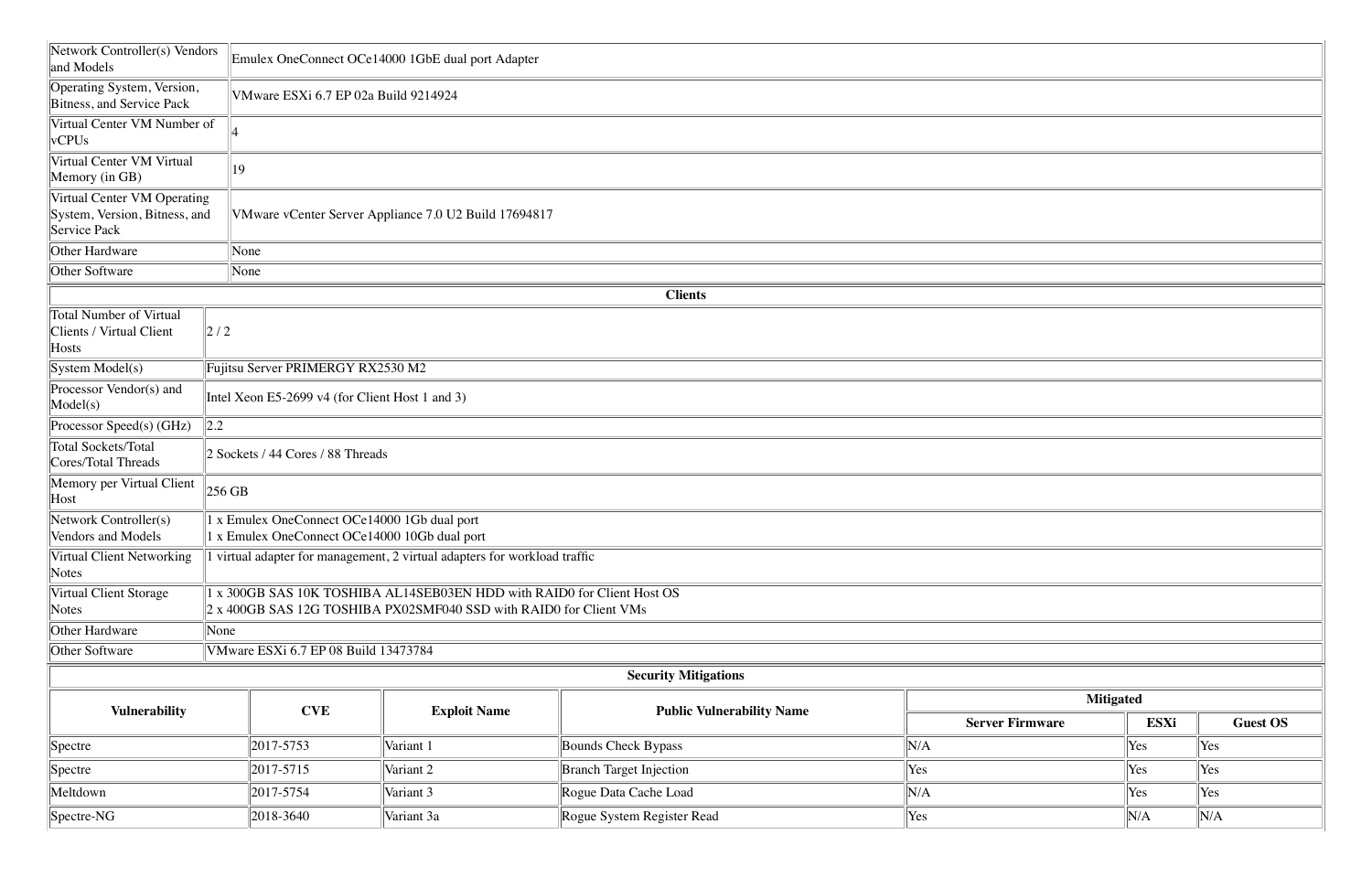| $\parallel$ Spectre-NG        | $12018 - 3639$ | Variant 4 | Speculative Store Bypass | N/A              | <i>Yes</i>   | $\ $ Yes |
|-------------------------------|----------------|-----------|--------------------------|------------------|--------------|----------|
| Foreshadow                    | $12018 - 3615$ | Variant 5 | 1 Terminal Fault - SGX   | $\mathbb{I} N/A$ | N/A          | $\ N/A$  |
| $\sqrt{\text{Foreshadow-NG}}$ | $12018 - 3620$ | Variant 5 | L1 Terminal Fault - OS   | N/A              | N/A          | $\ $ Yes |
| $\sqrt{\text{Foreshadow-NG}}$ | $12018 - 3646$ | Variant 5 | L1 Terminal Fault - VMM  | N/A              | $\gamma$ Yes | N/A      |

- !"Logical CPU configuration changed for multi-cpu VMs to 1 socket with multiple cores (except PrimeClient VM, default: single core per socket)
- !"CPU shares set to high for all DS3DB VMs, ElasticDB and ElasticLB VMs(default normal)
- MEM shares set to high for all DS3DB VMs (default normal)
- CPU shares set to low for all Standby VMs (default normal)
- vSphere DRS Migration Threshold set to Fully Automated level 2
- CD-ROM was removed from all VMs (default Enabled)

### **Notes for Workload**

Template deployed with disk type: Thick Lazy

#### **Virtualization Software Notes**

Changed in esx.conf:

- /adv/Cpu/CreditAgePeriod = 1000 (default 3000)
- $\bullet$  /adv/Cpu/HTWholeCoreThreshold = 0 (default 800)
- $\bullet$  /adv/DataMover/HardwareAcceleratedInit = 0 (default 1)
- $\bullet$  /adv/DataMover/HardwareAcceleratedMove = 0 (default 1)
- $\bullet$  /adv/Mem/CtlMaxPercent = 0 (default 65)
- $\bullet$  /adv/Mem/ShareScanGHz = 0 (default 4)
- $\bullet$  /adv/Disk/ReqCallThreshold = 1 (default 8)
- $\bullet$  /adv/Disk/IdleCredit = 64 (default 32)
- /adv/Power/CpuPolicy = High Performance (default balanced)
- /adv/VMFS3/HardwareAcceleratedLocking = 0 (default 1)
- /vmkernel/hyperthreadingMitigation = TRUE (default FALSE)

#### **Server Notes**

Server BIOS settings:

- Turbo Boost Technology = Disabled (Intel Turbo Boost up to  $5.1\text{GHz}$ , default: Enabled)
- Hardware Prefetcher = Disabled (default Enabled)

#### **Networking Notes**

vSwitch Configuration:

- vSwitch0 for Service Console on vmnic0 at 1Gb/s
- vSwitch1 for all workloads on vmnic2 at 25Gb/s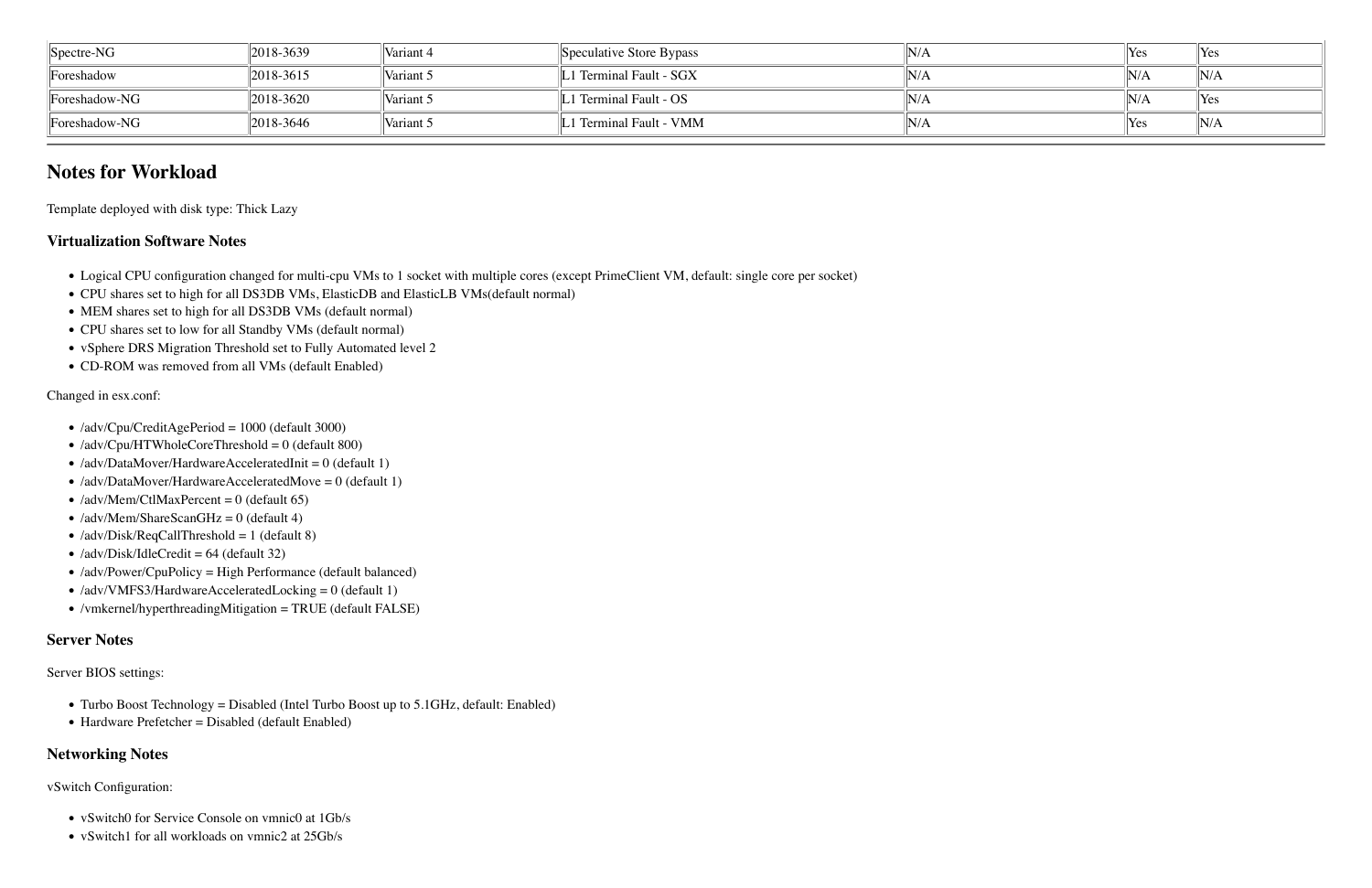• vSwitch2 for vMotion connection on vmnic3 at 25Gb/s

#### **Storage Notes**

Fujitsu Server (PRIMERGY RX2540 M4) configured as a Fibre Channel Target:

- Hardware details:
	- 2 x Intel Xeon Gold 6134M@3.2GHz processors
	- $\circ$  64 GB RAM (2 x 32GB 2Rx4 2666MHz DDR4 RDIMMs)
	- 2 x QLogic QLE2742 dual port 32Gb FC HBA used as FC target controller
	- o 2 x 480GB SATA SSD Micron MTFDDAK480TDC
	- $\circ$  1 x Intel P4600 4TB PCIe SSD
	- 2 x Intel P4800X 750GB PCIe SSD
- Software details:
	- Operating System: SUSE Linux Enterprise Server 12 SP3 4.4.162-94.72-default (64-bit)
	- $\circ$  Fibre Channel Target SW: LIO (part of SUSE Linux Enterprise Server 12 SP3)
- RAID configuration:
	- $\circ$  SATA-SSD 1, 2 (RAID1):
		- LUN 1 : Storage system OS (480GB, this LUN is not counted in the Storage section)
	- $\circ$  First PCIe-SSD (4TB):
		- LUN 1 : AuctionNoSQL, ElasticDB for tile 0 (300GB)
		- LUN 2 : AuctionDB, ElasticLB for tile 0 (300GB)
		- LUN 3: AuctionWebA, AuctionWebB, AuctionAppA, AuctionAppB, AuctionLB, AuctionMSQ, ElasticWebA, ElasticWebB, ElasticAppA, ElasticAppB, Standby for tile 0 (300GB)
		- $\blacksquare$  LUN 4 : vmmark3.1.1-template-031420 (300GB)
		- LUN 5 : XvMotion TargetLun (300GB)
		- LUN 6 : SvMotion TargetLun (300GB)
	- Second PCIe-SSD (750GB):
		- LUN 1 : DS3DB, DS3WebA, DS3WebB, DS3WebC for tile 0 (600GB)
	- $\circ$  Third PCIe-SSD (750GB):
		- LUN 1 : Depoly Lun (600GB)

All LUNs were configured as block devices; no system memory was used for caching.

#### **Datacenter Management Server Notes**

- Virtual Center realized as a VM running on a dedicated Hypervisor system:
	- $\circ$  Number of vCPUs: 4 (Four vSocket)
	- $\circ$  Size of vRAM: 19GB
- The host operating system VMware ESXi 6.7.0 EP 02a Build 9214924 was installed using 'Fujitsu Custom Image for VMware ESXi 6.7.0 EP 02a' named VMware-ESXi-6.7.0-9214924-Fujitsu-v451-1.iso

#### **Operating System Notes**

• VMware ESXi 7.0 U3 Build 19193900 was installed using 'VMware Image for VMware ESXi 7.0 U3' named VMware-ESXi-7.0.3.update03-19193900-Fujitsu-v530-1.iso

#### **Software Notes**